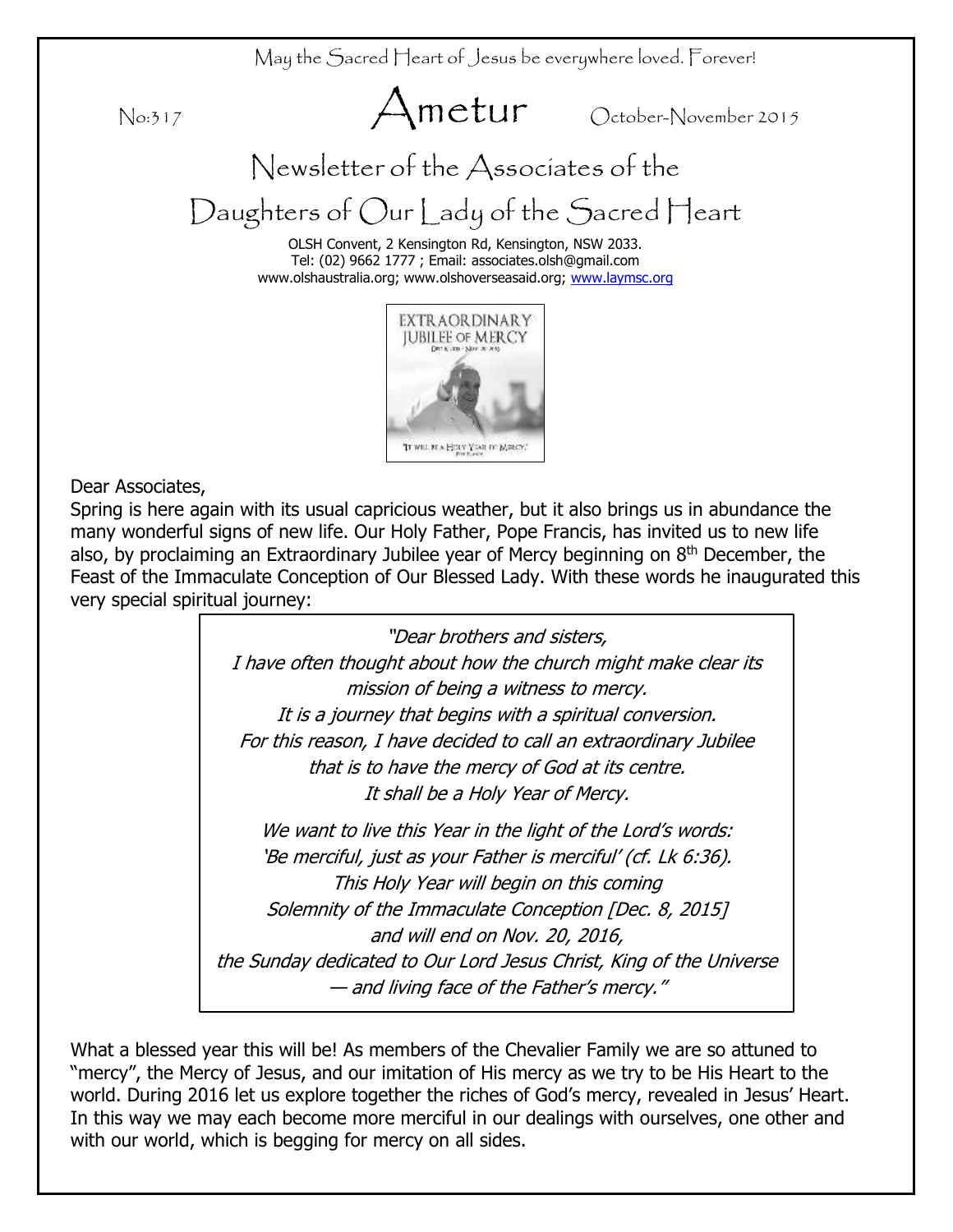Jubilee Year in the Church has a wonderful history. The Old Testament tells the story of the Chosen People and of God's dealings with them. God loved them so very much. After their escape from slavery in Egypt and as they were settling into the Promised Land God introduced to them the idea of the 50 year Jubilee.

> "You are to count seven weeks of years – that is to say 49 years – and on the Day of Atonement you shall sound the trumpet throughout the land. You will declare this 50<sup>th</sup> year sacred and proclaim the liberation of all the inhabitants of the land. This is to be a Jubilee for you: each of you will return to your ancestral home, each to your own clan. This fiftieth year is to be a jubilee year for you: you will not sow, you will not harvest the ungathered corn, you will not gather from the untrimmed vine. The jubilee is to be a holy thing for you; you will eat what comes from the land" (Lev 25:8-12).

 This Jubilee injunction to cease sowing, reaping and harvesting was not an invitation to laziness. Far from it! Instead, it was an invitation to be involved in matters of the spirit, in relational matters, in heart connections. These injunctions that Yahweh gave the Chosen people can be summed up:

- $\div$  The Jubilee Year was to be celebrated every 50 years
- $\div$  The liberation of all the inhabitants of the land was to be proclaimed all slaves and prisoners were to be released.
- All had to return to their ancestral home, to their own clan they had to reunite with family members, revisit their birthplaces, ponder their roots.
- They were to refrain from sowing and reaping, from gathering what was left of crops and fruits. These were to be left for the poor, the ones who had no farms, crops or herds of their own.

There is a depth to and a challenge in these injunctions that is timeless. How could they be translated into our modern 21st Century living?

In our New Testament Church a Jubilee Year is a special year called by the church to receive blessing and pardon from God and remission of sins. The Catholic Church has called Jubilee Years every 25 or 50 years since the year 1300 and has also called special Jubilee Years from time to time, known as *Extraordinary Jubilee Years*. The last Jubilee Year was held in 2000 during the papacy of Pope John Paul II and was known as "the Great Jubilee" - in preparation for the new Millennium. The last *Extraordinary Jubilee Year* was held in 1983 to celebrate 1,950 years since the death and resurrection of Jesus. This upcoming celebration will also be an Extraordinary Jubilee Year – **Holy Year of Mercy.**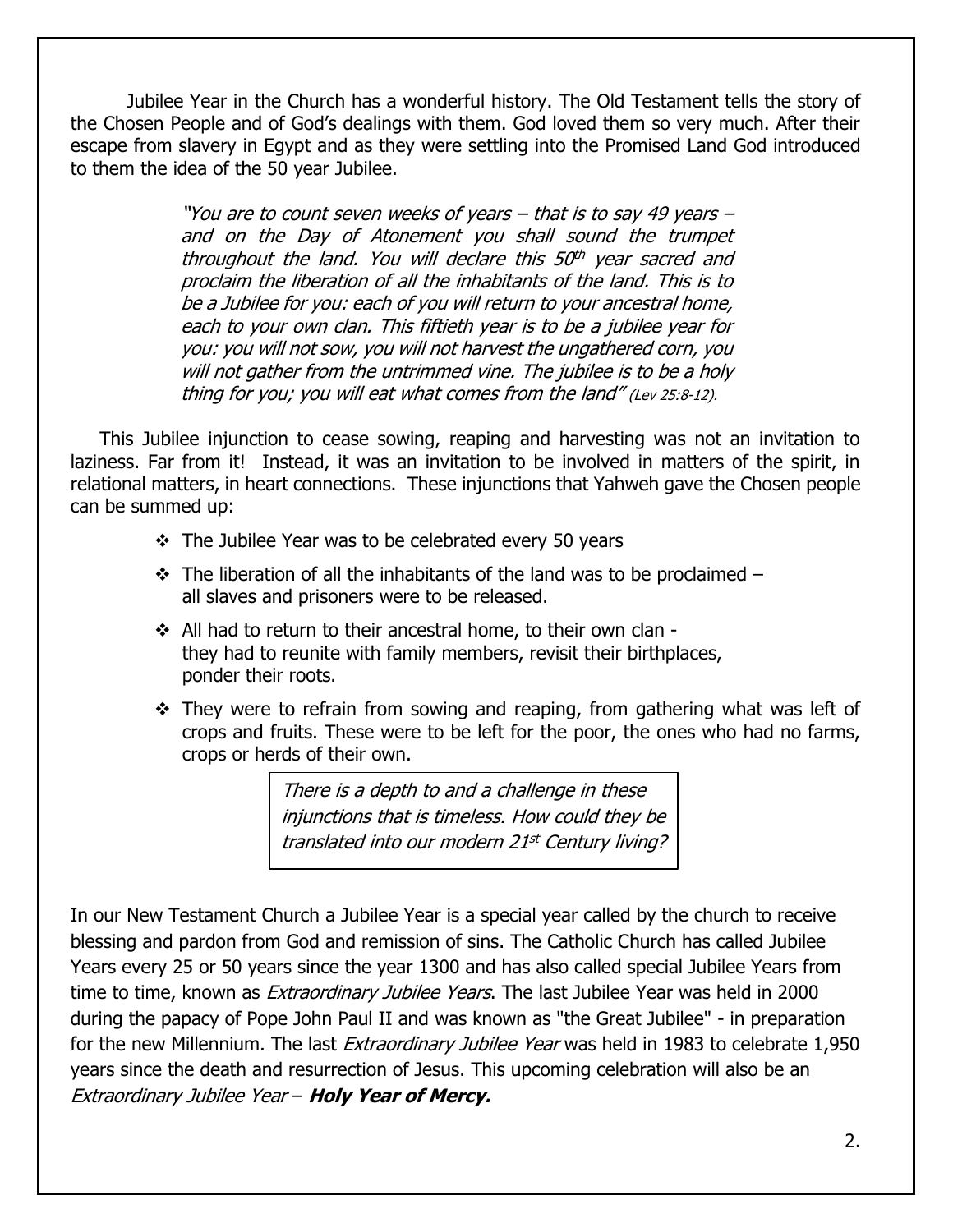On 11<sup>th</sup> April this year Pope Francis issued what is called "Bull of Indiction of the Extraordinary Jubilee of Mercy: this date being the Vigil of the Second Sunday of Easter when Divine Mercy Sunday is celebrated. This little booklet of 40 pages is called, **Misericordiae Vultus,** (MV) which means **The Face of Mercy**. Just "google" its name on the internet and you will have access to the complete text.

A major aspect of any Holy Year is a pilgrimage to Rome to make reparation for sin and to renew the conversion of one's life. A very important symbolic act performed by each pilgrim is to pass through the Holy Door. At the beginning of the text Pope Francis talks about the opening of the Holy Door of St Peter's Basilica which will occur on  $8<sup>th</sup>$  December, the 50<sup>th</sup> anniversary of the closing of the Second Vatican Ecumenical Council and the beginning of the Extraordinary Jubilee of Mercy. Pope Francis goes on to say:

"In the following weeks the Holy Doors of the other Papal Basilicas will be opened. On the same Sunday I will announce that in every local Church, at the cathedral – the mother church of the faithful in any particular area – or, alternatively at the co-cathedral or another church of special significance, <sup>a</sup>**Door of Mercy,** will be opened for the duration of the Holy Year. … a similar door may be opened at any Shrine frequented by large groups of pilgrims , since visits to these holy sites are so often grace-filled moments, as people discover a path to conversion. Every Particular Church, therefore, will be directly involved in living out this Holy year as an extraordinary moment of grace and spiritual renewal. Thus the Jubilee will be celebrated both in Rome and in the Particular Churches as a visible sign of the Church's universal communion" (Misericordiae Vultus, par 3).

Jesus said, 'I am the door' (John 10:7) in order to make it clear that no one can come to the Father except through Him. This designation which Jesus applies to Himself testifies to the fact that He alone is the Saviour sent by the Father. There is only one way that opens wide the entrance into this life of communion with God: this is Jesus, the one and absolute way to salvation. To Him alone can the words of the psalmist be applied in full truth: 'This is the door of the Lord where the just may enter' (Psalm 118:20).

Therefore to pass through the door from the outside into the basilica/ cathedral/ church/shrine etc is to pass from this world into the presence of God, just as in the old Temple of Jerusalem, the High Priest on the Feast of Yom Kippur passed through the veil covering the doorway of the Holy of Holies to enter into the presence of God to offer the sacrifice of atonement. Moreover, to pass through the door is to confess with firm conviction that Jesus Christ is the Son of God, the Lord, and the Saviour who suffered, died, and rose for our salvation. With great courage, a person freely decides to cross the threshold leaving behind the kingdom of this world so as to enter the new life of grace of the Kingdom of God.

What a beautiful symbol the Holy Door is! In the preparation time for this special year perhaps, each time we go through the door of our Church, we could say a prayer of thanksgiving for the gift of faith and renew our sorrow for sin and our resolve to become more like our merciful God.

Pope Francis calls upon Mary, our Mother, she who "treasured divine mercy in her heart in perfect harmony with her Son, Jesus." (MV par 24). Just as she sang her song of praise at the threshold of Elizabeth's home, may she teach us that same song as "we cross the threshold of the Holy year to experience the fruits of divine mercy" (MV 24).

Blessings and union in the Loving Heart of Jesus with Mary,

 $\mathcal{S}_n$  Ancilla olsh  $\mathcal{S}_n$ .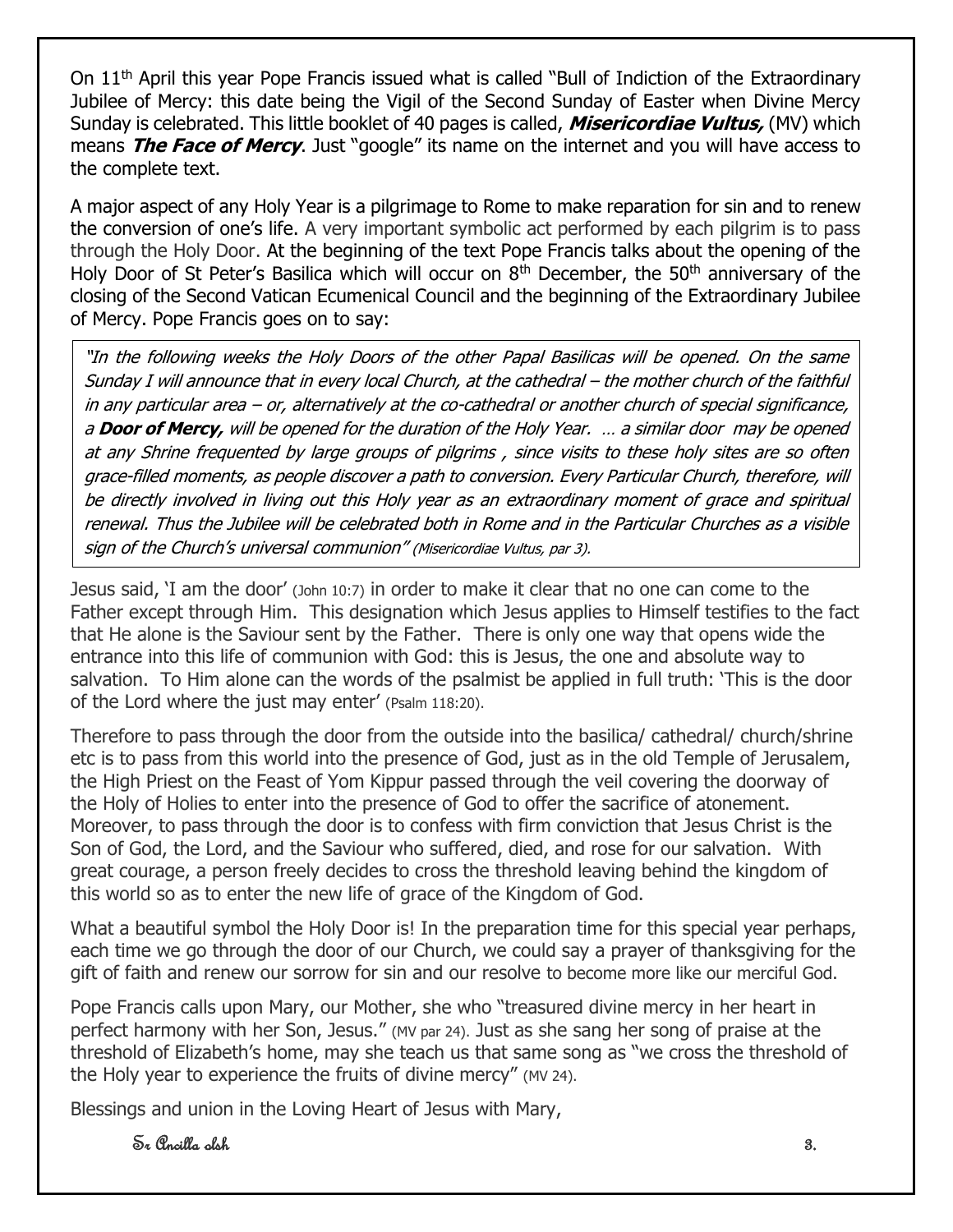**JOURNEYING DEEPER INTO THE HEART OF OUR CHARISM**

## **Session 15 – Chapter Final: Pages 117-125**

## **TO END WITH …**

This is the final section of our journeying book, **Jules Chevalier's Charism and the Identity of the Chevalier Family,**  by Father Hans Kwakman msc. As we said at the beginning of this Journey we want the book to go through us, not us through the book! And so, Groups are reflecting on different sections of the book at any one time. There is no time limit to the journey. Let the Holy Spirit lead you and/or your group where he will. Thank you for joining us on this pilgrimage of discovery and love. We thank Fr Kwakman for giving us permission to use his book as we have. May he be blessed for the inspiration and information that his words have given to so many.

This final section of the book beautifully sums up the preceding eight chapters and also presents us with the challenge of giving voice to what we have read, and for those who are fortunate enough to have a group with whom to share, what we have discussed.

Father Kwakman tells us at the beginning of the final section that "the main purpose of this book was to show that a clear understanding of Chevalier's charism may make us more aware of our identity as the Chevalier Family" – a **family**, rather than various religious and lay members of several congregations.

## **The Identity of the Chevalier Family: pp117-120**

The following question was posed: "*Who is or was Chevalier?"* Our Journeying book supplies a comprehensive answer. If we were asked this same question it is probably unlikely that we would give such an in-depth response, unless the situation was one where the questioner was seeking a fairly full answer with a view to investigating further.

Let us take up the challenge and, in a sentence or two, give the person our personal response to "Who is or was Chevalier?" Write you response below and reflect upon it and/or share it with the group if this is possible.

…………………………………………………………………………………………………………………………… ……………………………………………………………………………………………………....................... …………………………………………………………………………………………………………………………… ……………………………………………………………………………………………………………………………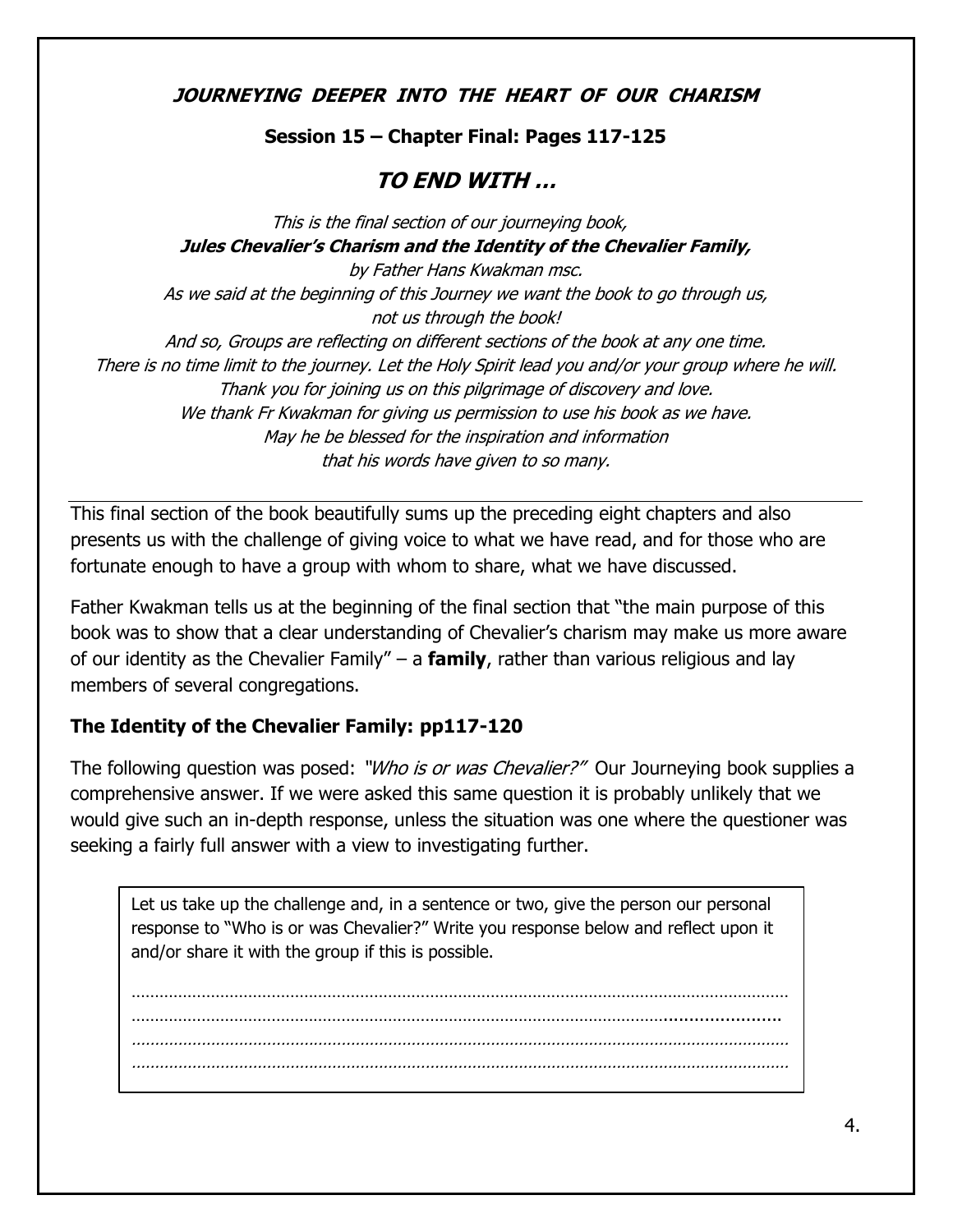The next question that may come from your answer could be:

Well, what is the Chevalier Family? What do its members do or represent? How would you respond?

………………………………………………………………………………………………………………. ………………………………………………………………………………………………………………. ……………………………………………………………………………………………………………….

If we have included "love" as a means of overcoming the problems of the world in an answer, it may well be asked how this is possible, especially when so much of the world seems to be troubled and in a state of turmoil?

How would you respond to this criticism? …………………………………………………………………………………………………………………………… …………………………………………………………………………………………………………………………… …………………………………………………………………………………………………………………………… . The contract of the contract of the contract of the contract of the contract of the contract of the contract of the contract of the contract of the contract of the contract of the contract of the contract of the contrac

The next question is one that we could ask of ourselves. It is probably one that we have covered several times in the course of "journeying deeper into the heart of our charism" but let us take a few minutes to write down our response.

"What is the source of our own inspiration?" Fr Kwakman offers some thoughts but let us make this our own **personal** response.

…………………………………………………………………………………………………………………………… …………………………………………………………………………………………………………………………… …………………………………………………………………………………………………………………………… …………………………………………………………………………………………………………………………… ………………………………………………………………………

## **Continuing along the way of the heart: pp120-121**

The words in these paragraphs remind us that Chevalier's devotion to the Sacred Heart was not formed and then fixed for his lifetime. It grew and was transformed; it became an holistic vision

> "not only the revelation of God's compassionate Heart but also the qualities poured out in every human heart with its gifts and talents for love".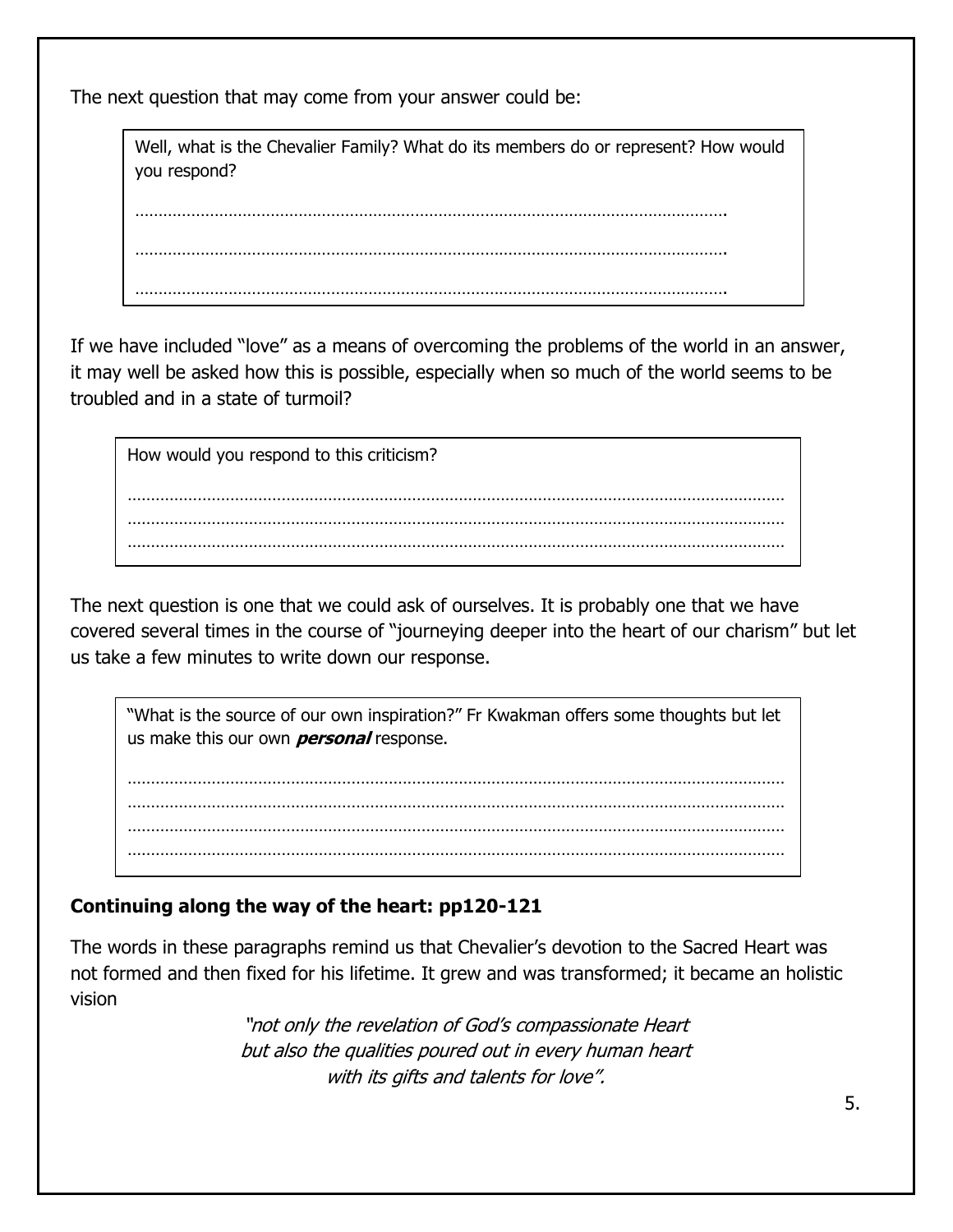Throughout the time of immersing ourselves in this book we have entitled the process as "journeying deeper into the heart of our charism" but in so doing we have also journeyed deeper into our own hearts. Our whole life and our spirituality, which is an integral part of who and what we are, have been and continue to be "formed by our life's experiences". It is only when we take time to look ("revise") and allow ourselves to become even more *in touch* with our hearts that the Holy Spirit/Jesus will be able to "enkindle in us the passion that also inflamed Chevalier's heart".

The "story of our hearts" is created through a growing awareness that asks for nourishment in prayer, formation, personal reflection, journaling and accomplishment. Then "*the Spirit might* be able to heal our inner wounds, while empowering us to take part in the mission of embodying God's love in family and community life, in Church and society, no longer hindered by inner obstacles, but wholeheartedly".

- What forms of *nourishment* do you find most helpful?
- Are there others that you would like to pursue at greater depth?

## **…guided by the Spirit: pp121-122**

We are blessed in the development of theology since Chevalier's time which for him "lacked a more integral vision of the role of the Holy Spirit in the heart of creation and in God's work of redemption and regeneration". "Spirituality of the Heart only becomes a real **spirituality,** in the full sense of the word when explicitly paying tribute to the Holy Spirit as its primary source." In living a "way of the heart" we are called to be consciously relying on the Holy Spirit along the way.

> When, in your own personal experience, have you been conscious of the presence or "intervention" of the Holy Spirit?

## **Towards a civilization of love: pp 122-123**

It is interesting that in these paragraphs the words "*the work of reparation*" is the focus. For those who grew up in pre-Vatican days "reparation" was often a significant factor of our faith life. It emphasized "*making amends",* "restitution" and "atonement", often through penance, self-denial, special prayers and practices.

For Chevalier "reparation" was not merely a form of prayer, or penance, but a way of life. It involved, he said, "*deepening our knowledge of, and love towards, the Heart of Jesus, as well* as adoration, thanksgiving, and supplication, together with the practice of carrying out our mission in union with Jesus".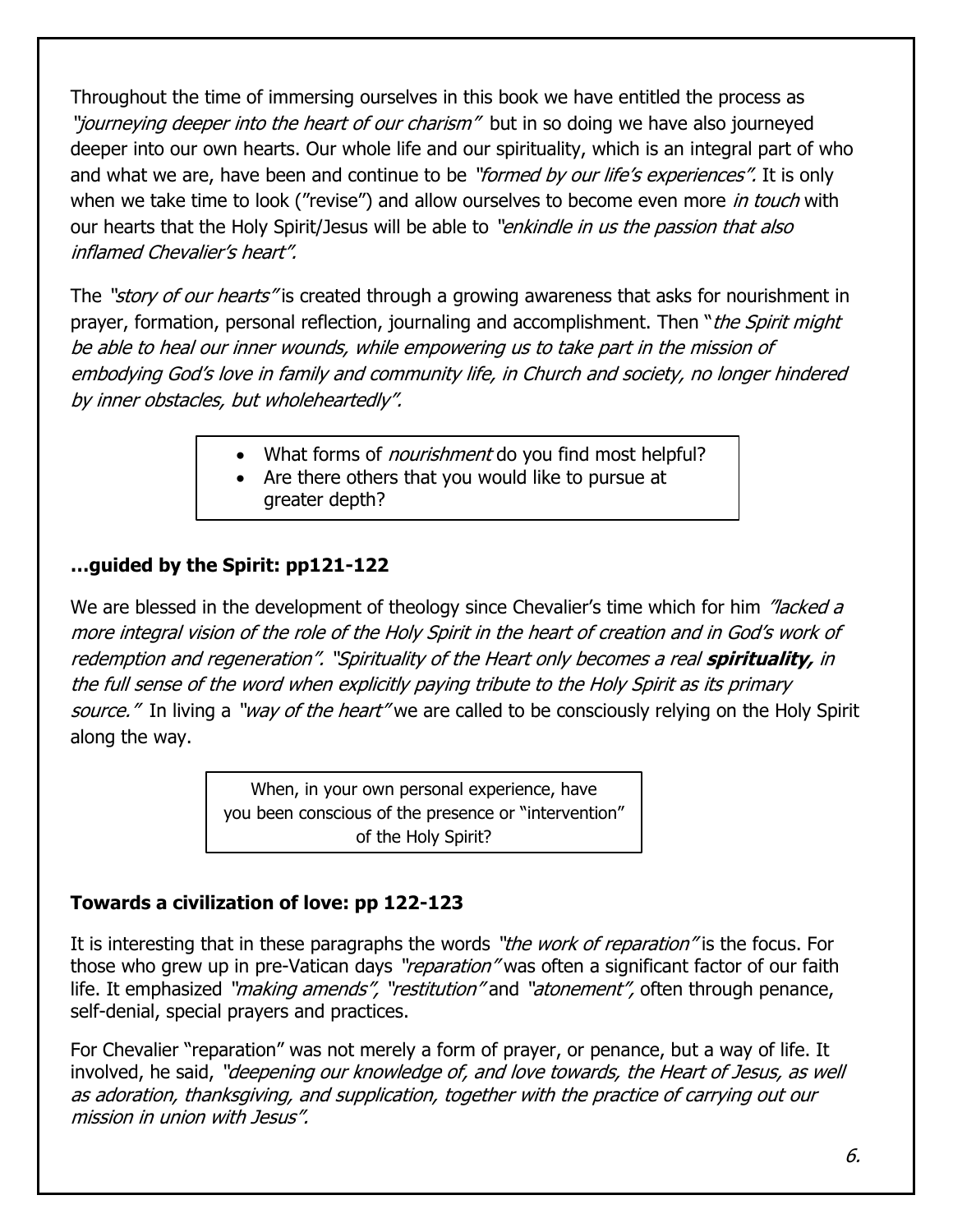In a more modern context Fr Dennis Murphy msc describes reparation as a way of living, "a life transformed by love, a life participating in Christ's own redemptive love, a life of service instead of selfishness".

> Does this explanation of "reparation" change your view? How?

## **Some further perspectives: pp123-124**

"A Spirituality of the Heart" makes us aware of the presence of the Holy Spirit in our hearts. The call to live this Spirituality of the Heart is not something that has to be over and above what our daily lives already encompass: "by performing our normal occupations or services in daily life, we actually carry out tasks entrusted to us by the Spirit". Our daily life **becomes** the creative work of the Spirit in the whole of creation, not just in our immediate circle but also to all people. By being compassionate to one another we embody the gifts of the Spirit who makes us loving, happy, peaceful, patient, kind, good, faithful, gentle and self-controlled (Galatians 5:22). "In the Spirit we strengthen one another through our prayers."

- Do you find that you are also strengthened by the
- contact and companionship of other Associates? How?
- Do you see this as also the "work of the Spirit"?

We are assured that Chevalier's motto "May the Sacred heart of Jesus be everywhere loved", that inspires us, will finally come true …

"In God's good time the omnipotent love of God will have its way" (Cuskelly).

## **The fire within: pp 124 -125**

Fr Kwakman tells us that he has been seeking to identify "the charism of Chevalier, the gift of the Spirit, the fire that kept burning in his heart during all his life". That fire never went out until the end of his life when "like a flickering out of a flame he fell peacefully asleep in the Lord" – Fr Piperon msc.

As we have journeyed through this book and discovered and shared the life and charism of Chevalier we are now called, even more deeply, "to keep the fire aflame in our hearts". We could adapt the final words of Chevalier (quoted on page 125) into a prayer, not to conclude out "journey" with the book, but for renewed purpose and commitment. May what we have read "become" what we seek to live each day.





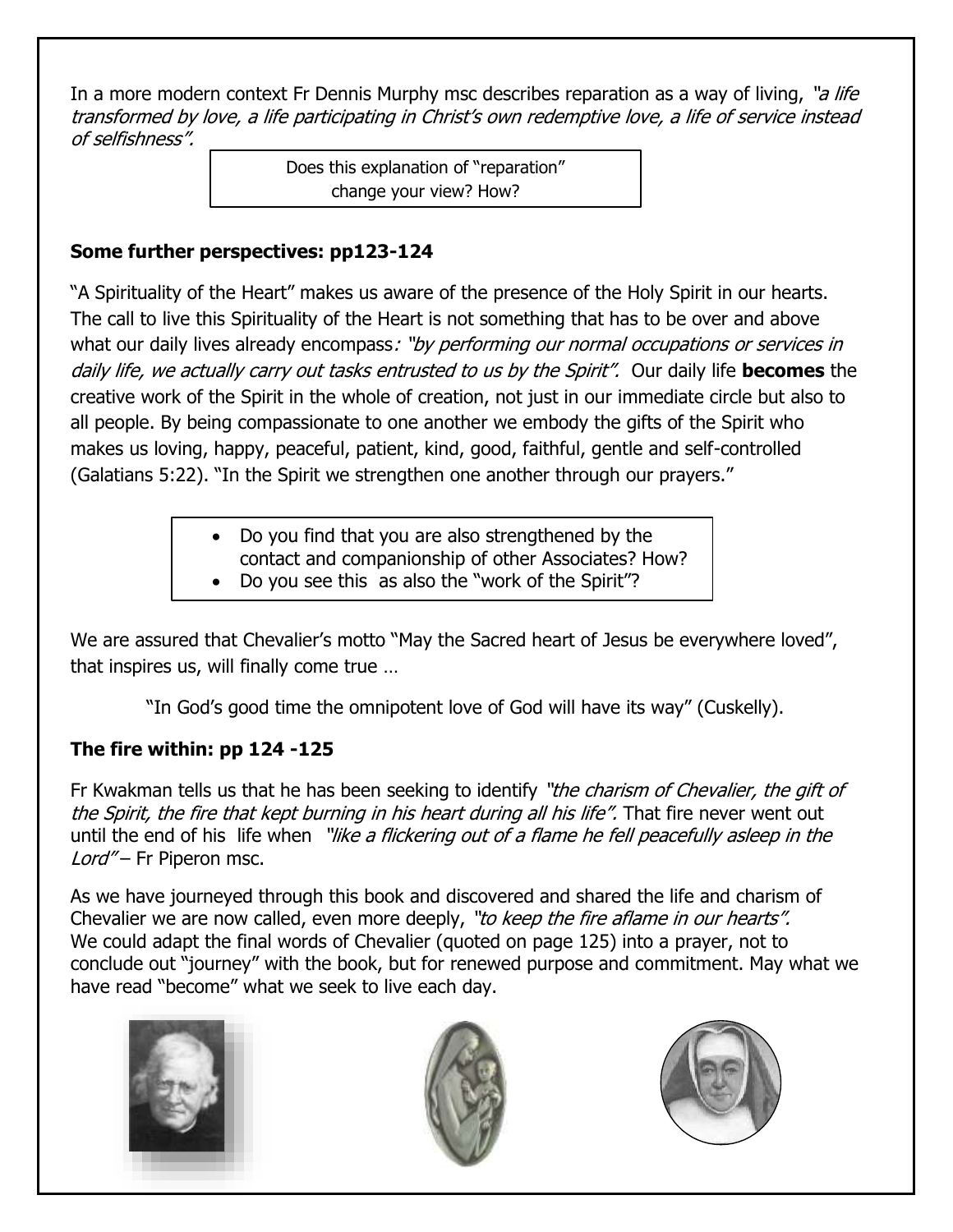

Holy Spirit, Burning Fire, cleanse our hearts of all that is not You. Enlighten our minds and dispel the darkness. Healing fire, move gently into our hearts, penetrate, warm and inflame them. Come to us, O Spirit of God. Come and inflame us with the fire of your love so in all things, at all times, we may seek **To be on earth the Heart of God".** 

Perhaps you might like to write your own prayer. It could be based on what you have read or it may be entirely from your heart, your own personal response to the Spirit.

……………………………………………………………………………………………………………………………………………… ……………………………………………………………………………………………………………………………………………… ……………………………………………………………………………………………………………………………………………… ………………………………………………………………………………………………………………………………………………

Would you be prepared to share this prayer with others? Maybe each month, or meeting, your group would like to use each person's prayer as the conclusion of the meeting before the Closing Prayer.

Our prayers and thanks are with Father Hans Kwakman msc for his book "Jules Chevalier's Charism and the Identity of the Chevalier Family". Through his writings he has opened to us a fuller meaning and deepening of what it is to live "Heart Spirituality" in the Chevalier Family for each other and for the world.

Editor's Note: Our deep gratitude to Jan Clark, leader of the Hartzer Park Associates' Group, who, as a result of her own prayer and reflection on Father Hans' wonderful book, has prepared these guidelines for us. Thank you and God bless you, dear Jan.

## **MEETING REPORTS**

………………………………………………………………………………………………………………………………………………………………………

**ALICE SPRINGS:** As the Priests and Religious in the parish were to celebrate a Mass for the Year of Consecrated Life, Sr Kathleen told us her life story and her decision to become a Daughter of Our Lady of the Sacred Heart. She shared various aspects of her life, including some very funny stories. We concluded with Lynda Wright's "A Blessing as You Journey." We are looking forward to our September Meeting and our retreat in October with Fr Raass SVD. **Paula Thornton**

8.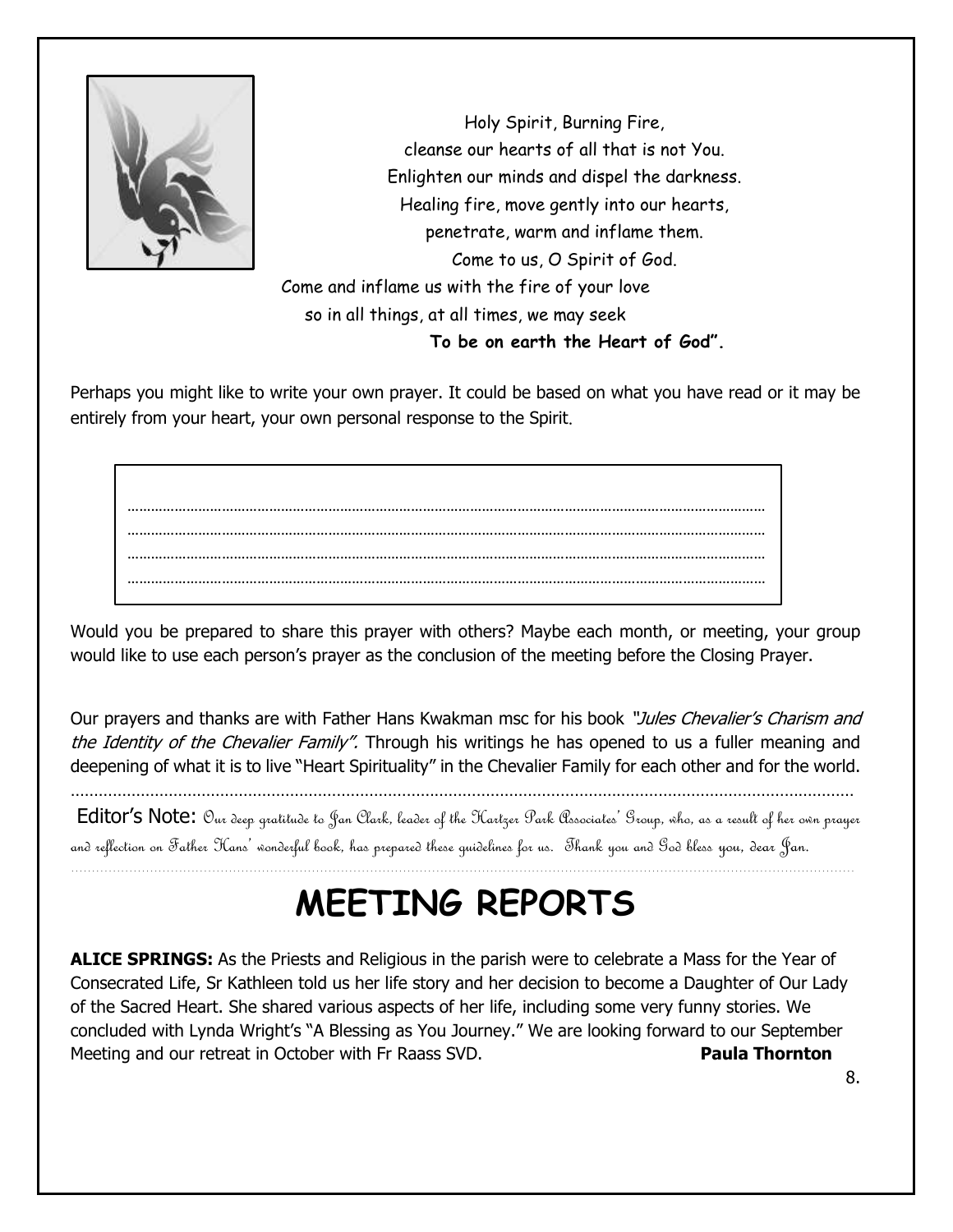**BENTLEIGH:** Sr Robyn Reynolds spoke to us at our July meeting about her recent trip to a Christian indigenous conference in Darwin. Aborigines from the churches around Australia came together to talk about their lives and faith under the theme, "The Heart of Jesus beats within us all". The nonindigenous participants were observers. Robyn showed us lovely art from Miriam Rose and we read a blessing by Auntie Betty Pike. We ended with the Aboriginal Our Father and quiet prayer for all indigenous people. **Patricia Mirabile**

Since the 141th Anniversary of the Foundation of the Daughters of Our Lady of the Sacred Heart was to be celebrated the day after our August meeting (30<sup>th</sup>) Sr Elaine talked to us about how this came about. Fr Jules Chevalier had an idea of how he envisioned this group of Sisters but it took several years to find the right leader. He finally found Marie Louise Hartzer who had a wealth of life experience and shared Father Jules' vision. She went on with Father Jules to establish this wonderful missionary order we have today. Sr Elaine then read us a letter from Sr Marife Mendoza, the Superior General, praising the pioneering work of the very early Sisters in Papua New Guinea. We then discussed the latest Ametur and the theme of Mission in our lives. **Patricia Mirabile**

**BOWRAL**: During our August meeting we looked at the Ametur article on the encyclical **Laudato Si – On Care for our Common Home.** We were very moved by Pope Francis' words and especially the need to care for our environment and the effects that negligence and greed have on individuals and our society. So the question arose as to what we, as individuals, could do to care for our common home. There was much discussion and we realized that our efforts are small compared to the global need to act. But we can do our slight but important part as we are aware of our actions in our everyday life. Our prayer for reflection was the beautiful prayer of Pope Francis at the conclusion of the Encyclical – "A Christian Prayer in Union with Creation". **Sr Therese McNamara**

**CALLALA:** Our August meeting was held at Mary Borg's home with Sr Annette as our welcome guest. Sister brought with her a reflection on Pope Francis' Letter, "Laudato Si", which we prayed and then discussed our place in God's world "in union with Creation".

In September we met at Gabriella's home and continued our sharing and discussion on the Ametur article about Pope Francis' letter. **Ann Collier**

**CANBERRA:** The group discussed pages 5-6 of the Ametur, especially how our lives have been shaped by God. As missionaries we reflected that when we were young we were too busy to examine this issue, and it is only on looking back now that we see how our lives have evolved and we reflected on this. Ros Sexton had prepared a meditation for us based on a talk by Fr Paul Stenhouse msc – to be an Associate of Our Lady of the Sacred Heart is to join forces with God's love in his will to save all people; to build up the Church so as to change the world; to support one another in the community of the baptized with each praying for the other.

We met at St John's Kippax on  $5<sup>th</sup>$  September. Annette led the meditation with the theme of great love for all no matter who we are. We must love God and love one another. Let us pray to God to help us overcome our fear of those poor people who have had to flee their own countries. We then turned to our Ametur and discussed pages 103-107 from our Journeying book.

It was resolved by all that we need to spend more time in the prayer of thanks for all the blessings that have been bestowed on us since we became Associates. We have all grown in our spiritual lives since our interaction with the Daughters of Our Lady of the Sacred Heart. We are most grateful to them.

**Christine Casey**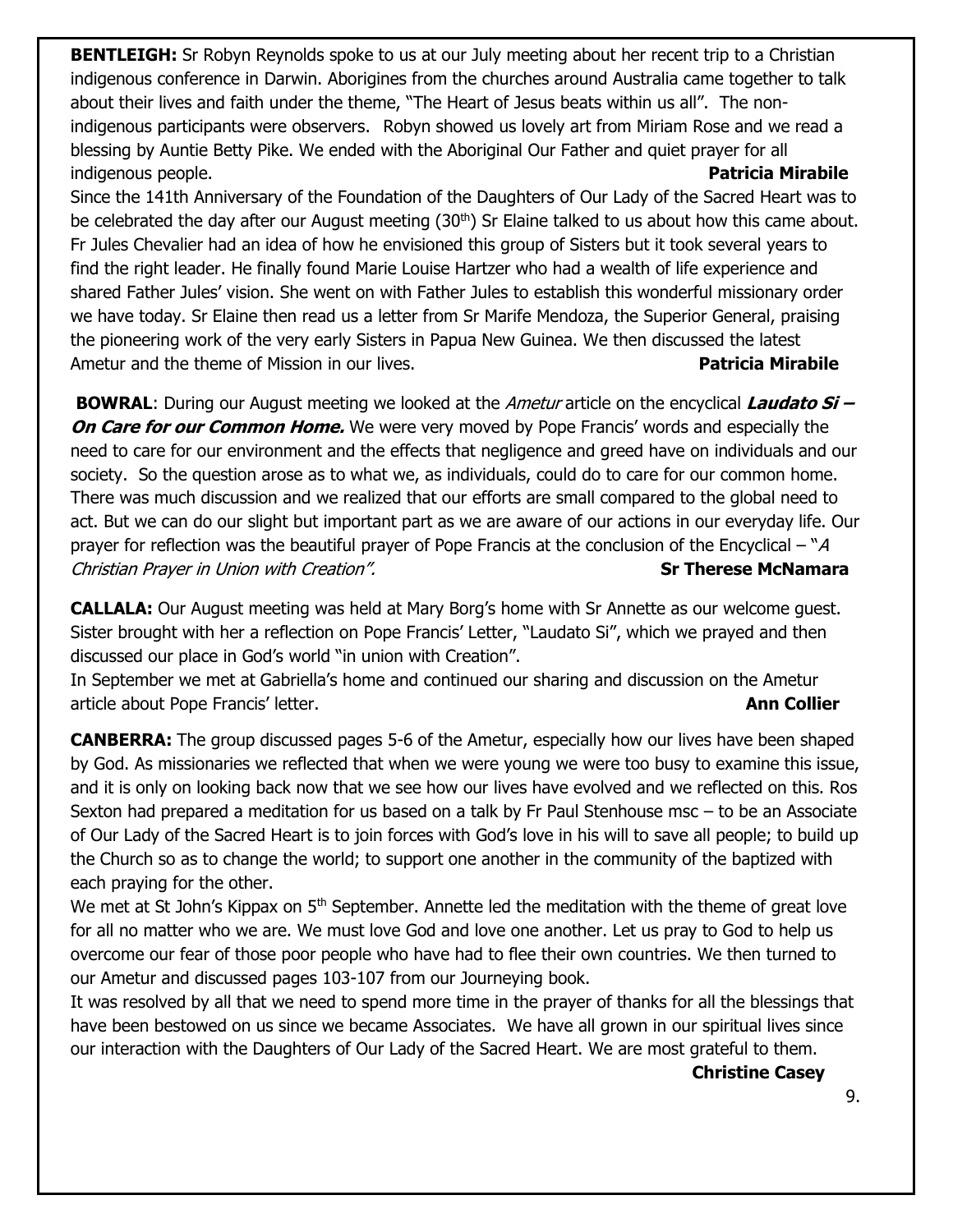**CORINDA:** The Associates met in the Convent on Sunday 26<sup>th</sup> July. We had a small but very vibrant group present. The meeting began with a prayer and led into listening to part of the story of Mother Marie Louise using the CD of her life, with each Associate having a copy of the words of the hymns to follow as they came up. All found the story and the presentation of the story very interesting and helpful in their learning about the life and times of Mother Marie Louise Hartzer. An interesting discussion followed and it was decided to continue with the story at our next meeting in October. **Sr Evelyn Page** 

**HARTZER:** Sr Ancilla presented a beautiful reflection on the lives of Jules Chevalier and St Mary of the Cross MacKillop whose feast we had celebrated the day before. Both had much in common, especially their love and devotion to the Sacred Heart that inspired and motivated all they undertook, and the way in which they lived and passed on their charism and spirituality in very different countries and cultures. Our "Journeying" centred on "Mission Everywhere", discussing the questions posed in the Ametur for the first half of Session 13, especially our personal experience of "mission" both received and given.

#### **Jan Clark**

We met on 13<sup>th</sup> September and celebrated in prayer with the Sisters and people of South Africa the beatification of Benedict Daswa. This, combined with Reflection and Prayer for the Birthday of Our Blessed Lady and a time of silent prayer, commenced our meeting. As we "Journeyed Deeper into the Heart of Our Charism" with Session 13 on "Formation" it was also very appropriate that we look more closely into what the Ceremony of Commitment has meant for both those who have made this Commitment and for the six members who are about to do so at our Annual Retreat at Douglas Park in late October. **Jan Clark**

**KILBURN:** There were 9 Associates present at our September meeting. Sr Mary Stevens from Darwin gave us an inspiring talk on our mission in Ofcolaco (South Africa) and her own experiences there at Holy Family Care Centre for vulnerable children. On 21<sup>st</sup> November we will have a Reflection Day beginning with 9am Mass in St Brigid's Parish Church. **Sr Patricia Smith** 

**NOTRE DAME (Kensington):** We began our meeting reflecting on Sunday's Gospel so beautifully prepared by Judith. John's Gospel is a gospel of the Eucharist; Jesus is the Word, the ultimate nourishment received through the Eucharist and through His Word. It is only through faith that we can believe in the presence of Jesus in the Eucharist. We discussed the journey of the Israelites through the desert and the manna which fell; manna is still collected today and kept in jars.

It was St Mary MacKillop's feast day and we went to the Prayer Room where Sr Marilyn played hymns reflecting St Mary's spirituality. We then experienced the most beautiful paraliturgy of praying both with Mother Mary and Father Jules Chevalier. We looked at some of the similarities of their wonderful and holy lives – humble beginnings, the crosses they endured, their complete surrender to the will of God, their devotion to St Joseph and the great virtue of forgiveness that they both practised A wonderful example of Father Founder's forgiveness was that he treated his enemies better than his friends, welcoming them with charity and kindness. **Manual Communist Communist Communist Communist Communist Communist Communist Communist Communist Communist Communist Communist Communist Communist Communist Communist Communist Co** 

**RANDWICK/MALABAR:** Our June meeting was led by St Theresa Coleman and began with the Associates' Prayer followed by the mantra, "You have made us for yourself, O Lord". After a short period of private prayer, centred on Jesus, the Gospel for the coming Sunday was read and discussed.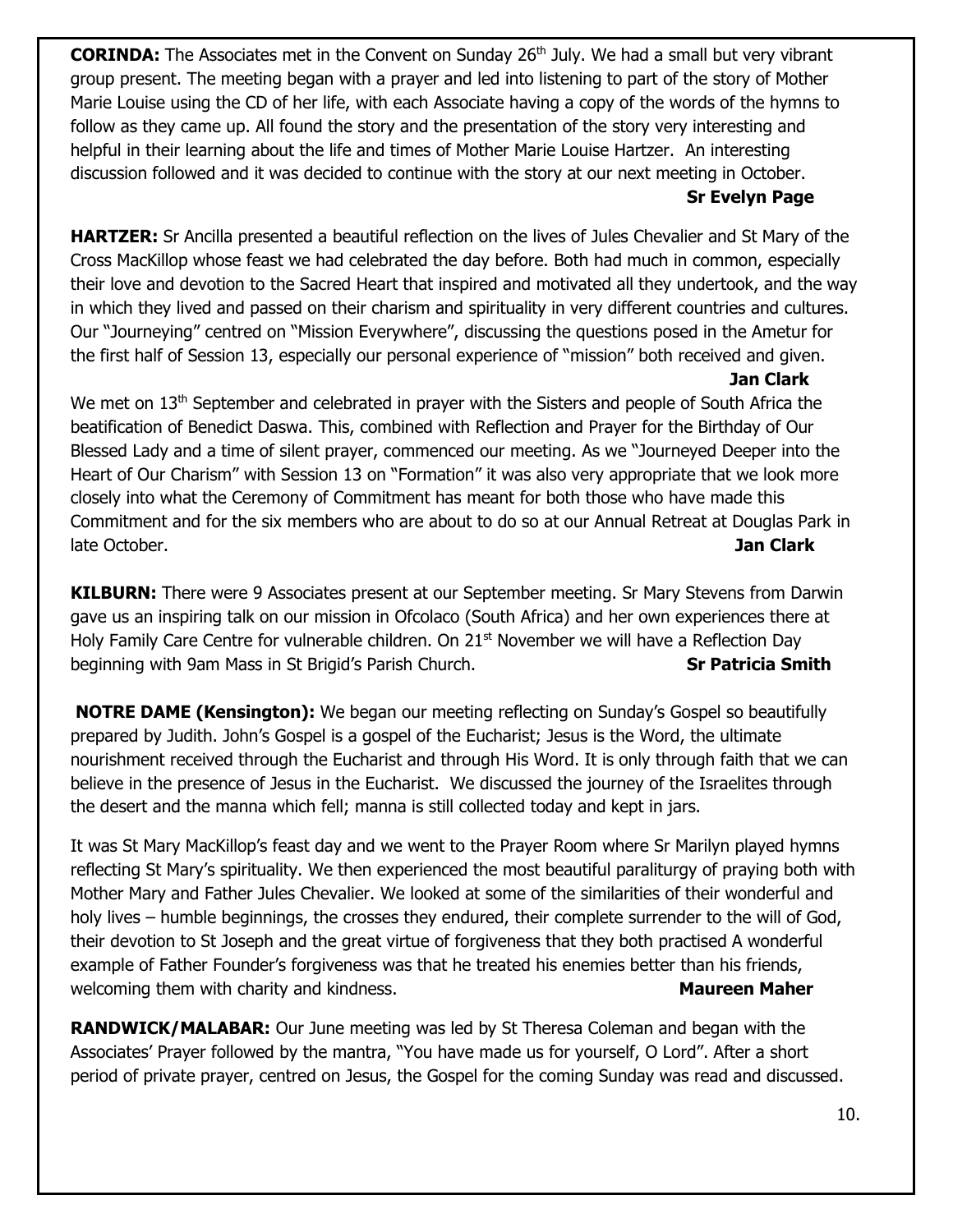Mark's Gospel, recounting Jesus the calming of the storm, raised the question of the faith of the disciples and also led to their query as to the identity of Jesus, and the source of the power he displayed over the forces of nature. It was a divine power possessed only by God and revealed to the disciples in the person of his Divine Son. The very beautiful reflection written by an Associate in the June/July Ametur was read and discussed. We then proceeded with our on-going study of Fr Jules ad his developing concept of the Third Order, or Associates. St Theresa read to us from the Sisters' Constitutions which emphasise the fact that the Associates are not separate from but are an integral part of the Chevalier Family. She also spoke about how, over the years, the MSC and OLSH constitutions had dealt with the Associates who had not always been incorporated into the Constitutions. **Pauline Roberts**

The July Meeting opened with the Associates' Prayer and the hymn, "Come to the Water". After a short period of private prayer we read and discussed the Gospel for the following Sunday – John's account of the feeding of the five thousand. Then some time was spent discussing Sr Ancilla's article and the question: "What can I do, I am only an individual?" - a question especially relevant today. We spoke of the "silent majority" who need to speak out especially in light of the current issues being debated in our Australian society.

We then continued with our study of Fr Jules Chevalier's Charism and Chapter 7, "Mission Everywhere" and dual concept of "missionary". Jules developed his ideas and they were incorporated into the Constitutions. Much of Jules' later writing was on spirituality of the Sacred Heart and how to integrate devotion to Our Lady of the Sacred Heart into that Spirituality. Fr Jules was also concerned about the role of the laity and this concern was evident in his writings. Formation was and is very important if the laity are to fully understand and live out Spirituality of the Heart in their daily lives. **Pauline Roberts**

**ROSELANDS:** We started our July Meeting with a prayer and music. We discussed the Gospel of Matthew 10:34, 11:1 which speaks of compassion. We then discussed the article from the Ametur. God is the God of life. We can make a big difference in breaking down barriers between people with simple things such as a smile, visiting the sick, enjoying time with the family. We reflected on our mission as Associates – it is a calling through which we can give service to our Lord and to our society. **Myrna dela Pena** 

### **BEATIFICATION OF BENEDICT DASWA**

**……………………………………………………**

Tzaneen, South Africa, Sep 14, 2015 / 03:03 pm ([CNA/EWTN News](http://www.catholicnewsagency.com/)).- "Benedict Daswa, a South African catechist whose Christian opposition to witchcraft led to his murder in 1990, was beatified on Sunday as Catholic leaders praised his heroic witness to the faith. Pope Francis in his beatification decree described him as 'a zealous Catechist, all-round educator who gave heroic witness to the gospel, even to the shedding of blood'.

"When Daswa was declared blessed at the Sept. 13 Mass, the crowd applauded and blew traditional animal horns to celebrate, Value of Vatican Radio reports. About 30,000 people, including Blessed Daswa's eight children and his 91-year-old mother, attended the beatification at his shrine in his home village of Tshitanini, more than 100 miles northeast of Tzaneen. Cardinal Angelo **Amato, prefect of the Congregation for** the Causes of Saints, concelebrated the Mass  $\|\cdot\|$  with many bishops and priests. "Millions of Catholics in Africa are believed to have  $\|\cdot\|$  followed the ceremony on television. Daswa is the first South Africa-born Catholic to be beatified."

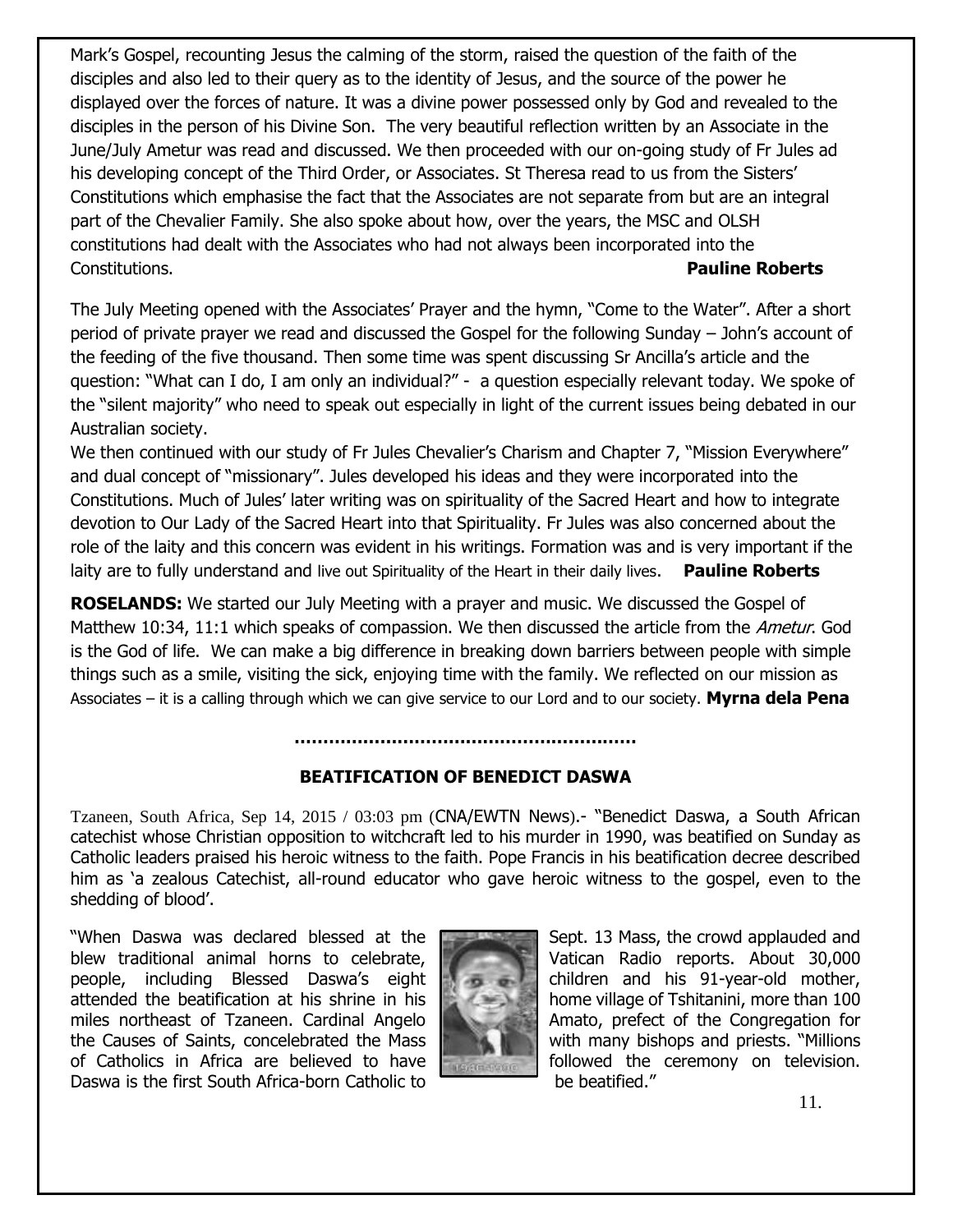

# We Remember Our Beloved Deceased

## **Daughters of Our Lady of the Sacred Heart:**

Sr Huberta and Sr m Louisiana van de Ven (Holland) Sr Edith Guibé and Sr Blanche-Marie Buzelay (France)

### **Missionaries of the Sacred Heart :**

Father Tyson Doneley , Bother Stan Neisson, Fr Tony O'Brien (Kensington)

## **OLSH Associates :**

Eileen Fitzpatrick (Randwick), Evelyn Guy (Cairns), Aileen Foley (Bentleigh), Jeanette Carew and Sheila Wigham (Canberra), Mel Fouhey (Merrylands), Keith Crittenden (Bowral)

## **Relatives and Friends:**

Patrick McCarthy, Elizabeth Carey (aged 13), John Derham, Michael Moses, Mary Breen, Mary Simpson, Eileen Maloney, Angela Capalso, Adam Weaver, David Barker, Andy McCarthy, Pat Mulheron, Kaye Kliche, Joan Farrell.

## We Remember Our Sick and Those in Need of Our Prayers

Kate Zamudio, The Crittenden Family, Elizabeth Addison, David Richards, Ange, Mark, Kim, Trees Stockley, Pauline Woodruff, Kath Myers and Family, Little William (14 months) and his parents David and Lunin Pearce, Sr Margaret Kennedy, Sr Noelle Albert, Sr Anne Manning, Br James Maher msc, Sr Merrilyn Lee, Sr Marilyn Knolder, Jenny Schenko, Eileen Linegar, Christine Baker, Phyllis Clancy, Marcia Nolan, Jonathan Basby, Sr Bridie O'Connell rsj, a mother with Muscular Dystrophy, Joanne De Sueur, Hazel Bailey, Margaret Keen, Grace Corbitt, Adrienne Hemsley, Lesley Cheeseman, Gennelle McCarthy, Kathleen and Matthew Casey, Laura Hinds, Norma Baker, Bernadette Farrugia, Paul (living in his car), Brenda Stewart, Maria Hribar, Veronica Brennan, Joyce Harper, Jeremy Keen, Kathryn O'Brien, Cathie Lillis, James Coreoian, Caitlyn McCarthy, Zachary Johansan, Hazel Murphy, Adam Kirby, Una Hill, Celine Doherty, Carol Butler, Bran Barker, Veronica Howard, Brain Trone and his Family, Joyce Lumberio, Esme Elefante, Helen DiVinenzo, Yolanda Aquino, Loretta Ramon, Jhenalyn and Lilebeth Ulep, Mona Liza Casco, Jacqui, Anna & Giovanni Tomc, Kirk Jones, Michael Maubbay, Henry Harubod, Antonietta Pantuousco, Danial Chung, Aderada Casco, Florence Lumberio, Abby & Allan Cosgrove, Ruth Kelly, Bryan Butler.

## We pray in Thanksgiving For:

- The Beatification of Benedict Daswa
- Safe return from holidays
- Employment as a teacher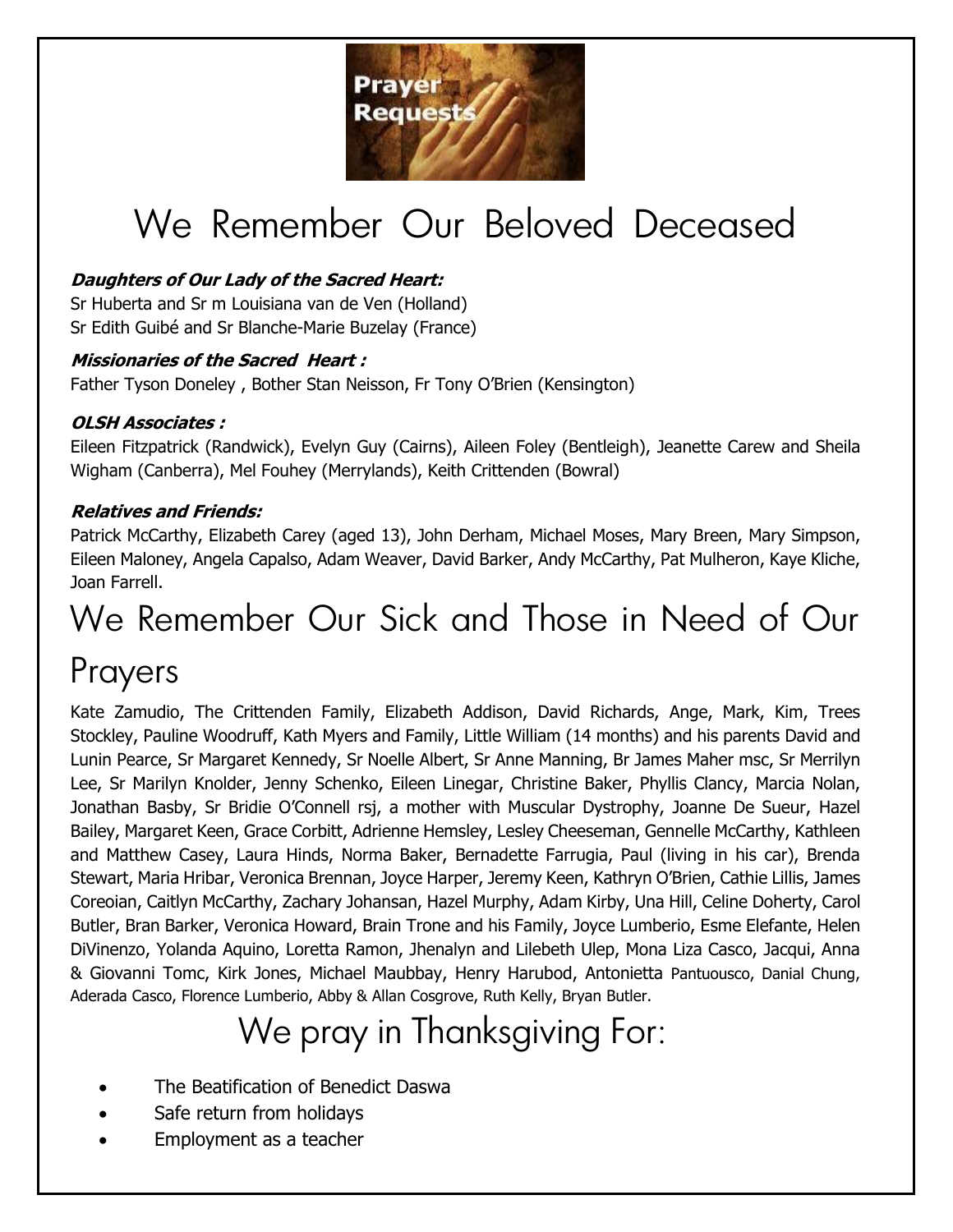• Clear results after chemotherapy

12 .